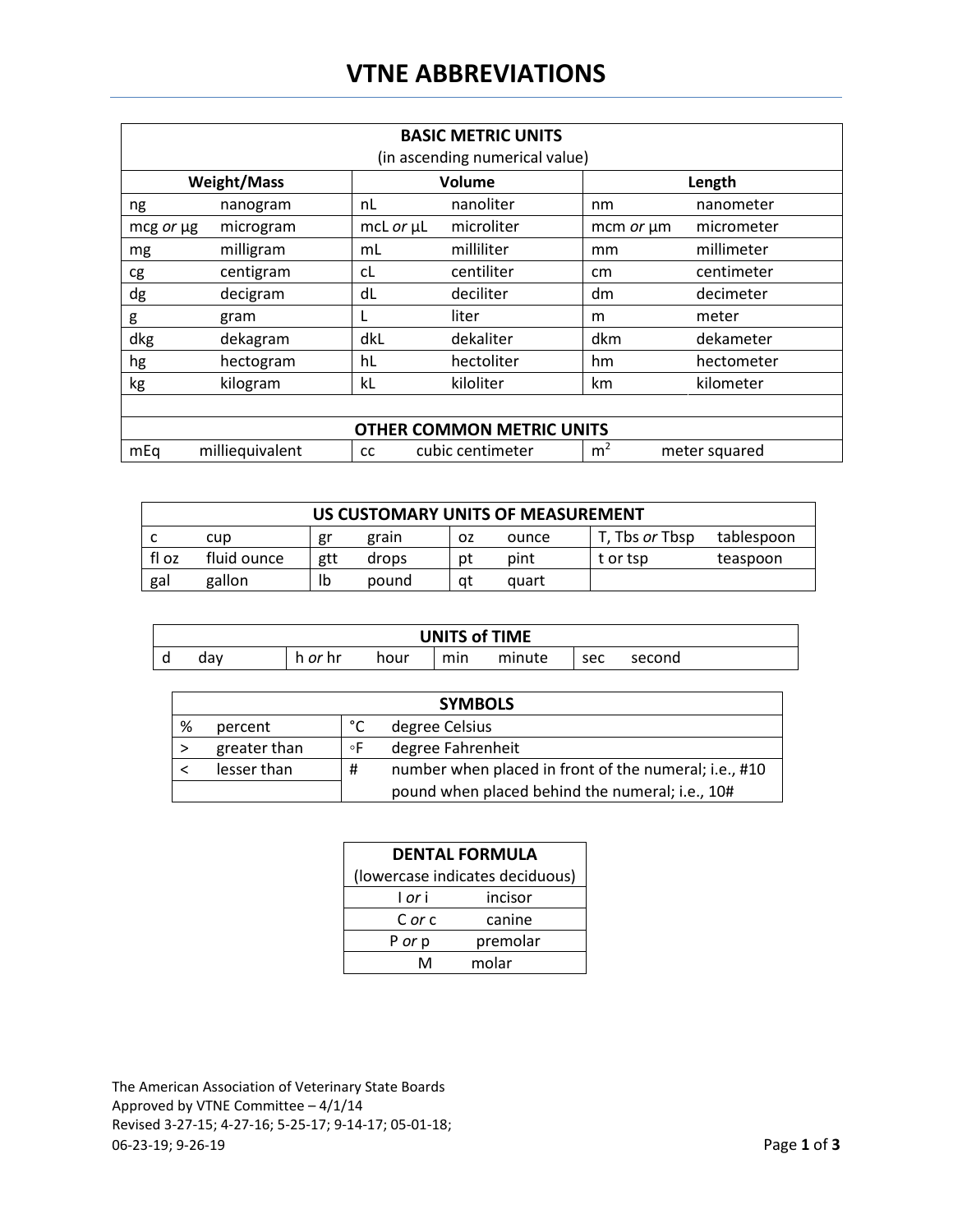- Ad lib (as much as desired)
- AD (right ear)
- ADP (Adenosine diphosphate)
- ALT (alanine aminotransferase)
- AS (left ear)
- ASA (American Society of Anesthesiologists)
- AST (aspartate aminotransferase)
- ATP (Adenosine triphosphate)
- AU (both ears)
- AV (atrioventricular)
- BAL (broncho alveolar lavage)
- BAR (bright, alert, responsive)
- bid *also* b.i.d. (2 times a day)
- BP (blood pressure)
- BS (body score)
- BSA (body surface area)
- BUN (blood urea nitrogen)
- Ca (calcium)
- CBC (complete blood count)
- CK (creatine kinase)
- cm H2O (centimeters of water)
- CNS (central nervous system)
- CO2 (carbon dioxide)
- COX-1 (isoform of cyclo-oxygenase)
- COX-2 (isoform of cyclo-oxygenase)
- CPCR (cardiopulmonary cerebral resuscitation)
- CPR (cardiopulmonary resuscitation)
- CRI (constant rate infusion)
- CRT (capillary refill time)
- CVP (central venous pressure)
- DNA (Deoxyribonucleic acid)
- ECG (electrocardiogram) *see also EKG*
- EDTA (ethylenediaminetetraacetic acid)
- EKG (electrocardiogram) see also ECG
- ELISA (enzyme linked immunosorbant assay)
- ETCO2 (end tidal carbon dioxide)
- FeLV (feline leukemia virus)
- FIP (feline infectious peritonitis)
- FIV (feline immunodeficiency virus)
- FNA (fine needle aspirate)
- F/S (female spayed)
- GI (gastrointestinal)
- HCT (hematocrit)
- Hgb (hemoglobin)
- HR (heart rate)
- ID (intradermal)
- IM (intramuscular)
- IO (intraosseous)
- IP (intraperitoneal)
- IPPV (intermittent positive pressure ventilation)
- IV (intravenous)
- K (potassium)
- kPa (kilopascal)
- kVp (kilovolt peak)
- LDA (left displaced abomasum)
- LRS (lactated ringer's solution)
- MAP (mean arterial pressure)
- ma (milliamperage)
- mAs (milliamperage seconds)
- MCH (mean corpuscular hemoglobin)
- MCHC (mean corpuscular hemoglobin concentration)
- MCV (mean corpuscular volume)
- MM (mucous membrane)
- mmHg (millimeters of mercury)
- M/N (male neutered)
- mRNA (messenger ribonucleic acid)
- NaCl (sodium chloride)

NPO (nothing by mouth/ nothing per os)

nRBC *or* NRBC (nucleated red blood cell)

- NSAID (non-steroidal anti-inflammatory drug)
- O2 (oxygen)
- OD (right eye)
- OHE (ovariohysterectomy) *see also OVH*
- OS (left eye)
- OU (both eyes)

The American Association of Veterinary State Boards Approved by VTNE Committee – 4/1/14 Revised 3-27-15; 4-27-16; 5-25-17; 9-14-17; 05-01-18; 06-23-19; 9-26-19 Page **2** of **3**